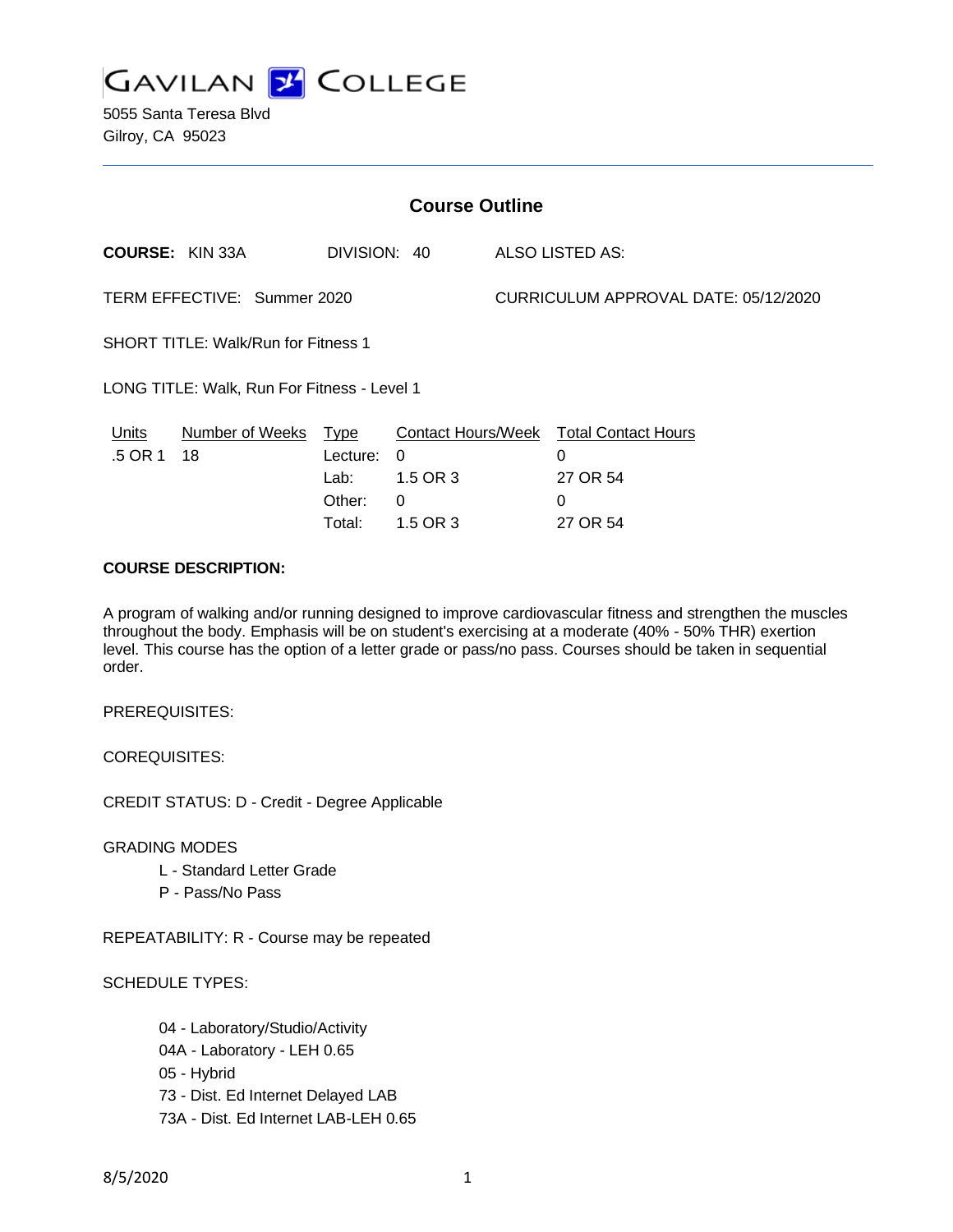# **STUDENT LEARNING OUTCOMES:**

1. The student will be able to calculate their target heart rate, reach a moderate exercise exertion level (40% - 50% THR), and chart their cardiovascular improvement

Measure of assessment: Target heart rate work sheet, workout chart.

Year assessed, or planned year of assessment: 2018

Semester: Fall

2. The student will be able to list and describe the areas of the FITTE principle in relationship to Cardiovascular fitness.

Measure of assessment: Demonstration, Discussion

Year assessed, or planned year of assessment: 2018

## **CONTENT, STUDENT PERFORMANCE OBJECTIVES, OUT-OF-CLASS ASSIGNMENTS**

Curriculum Approval Date: 05/12/2020

1.5 - 3 Hours

CONTENT: Introduction to class, including course syllabus, course expectations, grading and attendance policies. Appropriate attire will be discussed. Fitness assessment will be conducted (Step Test).

SPO: Students will participate in fitness assessment

4.5 - 9 Hours

Content: Teach students how to take pulse. Teach students how to determine Resting Heart Rate (RHR) and calculate Target Heart Rate (THR) (Karvonen Formula). Basic walking and jogging techniques will be introduced. Students will be able to view proper walking and jogging techniques through video on the course shell. Discuss the importance of stretching as a warm-up and cool-down. Explain the benefits of stretching both before and after exercising and demonstrate a variety of stretches and distinguish what is a static stretch and what is a dynamic stretch. Start workouts with timed walks to work on taking heart rate and calculating heart rate to determine proper intensity. Work on at a pace that gives light to moderate exertion (40% - 50% of THR). Fitness levels will determine beginning intensity for students. Introduce FITTE principles: Frequency, Intensity, Time, Type, and Enjoyment. Start a fitness log to track all workouts.

SPO: Students will determine their RHR and calculate their THR. Students will demonstrate the basic walking and jogging techniques introduced. Students will demonstrate proper stretches for warm-up and cool-down. Students will name the FITTE principles. Students will participate in a variety of walking/jogging routines. Students will write down workouts in their fitness log.

#### 4.5 - 9 Hours

Content: Continue discussion on the FITTE principles and how they can be used and the definition of each principle. Presentation on the benefits/value of exercising on a regular basis and how the exercise they are performing could be incorporated into their lifelong activities. Students will go through a variety of workouts that will use portions of the FITTE principle. For example, during one workout, the students will increase the intensity of the workout, but not the time or distance. The next workout, the students may increase the time they continually workout, but decrease the intensity. Distance will play a factor in both of those types of workouts.

SPO: Students will continue to monitor their THR and log all workouts in their fitness logs. Students will be able to explain the FITTE principles. They will discuss the benefits of exercise and explain how they could incorporate exercises utilized in this class into their lifelong activities. Students will participate in a variety of walking/jogging routines.

#### 3 - 6 Hours

Content: Continue walking/jogging routines which contain a proper warm-up/activity/cool-down phase. Increase workout intensities to get to their target (50% of THR) at least one time a week. Complete a midterm fitness assessment. We will do the step test and a 1 1/2 mile walk/jog test on the track (Cooper Test). SPO: Students will continue to monitor their THR and log all workouts in their fitness logs. Students will participate in a variety of walking/jogging routines. Students will do a mid-term fitness assessment test.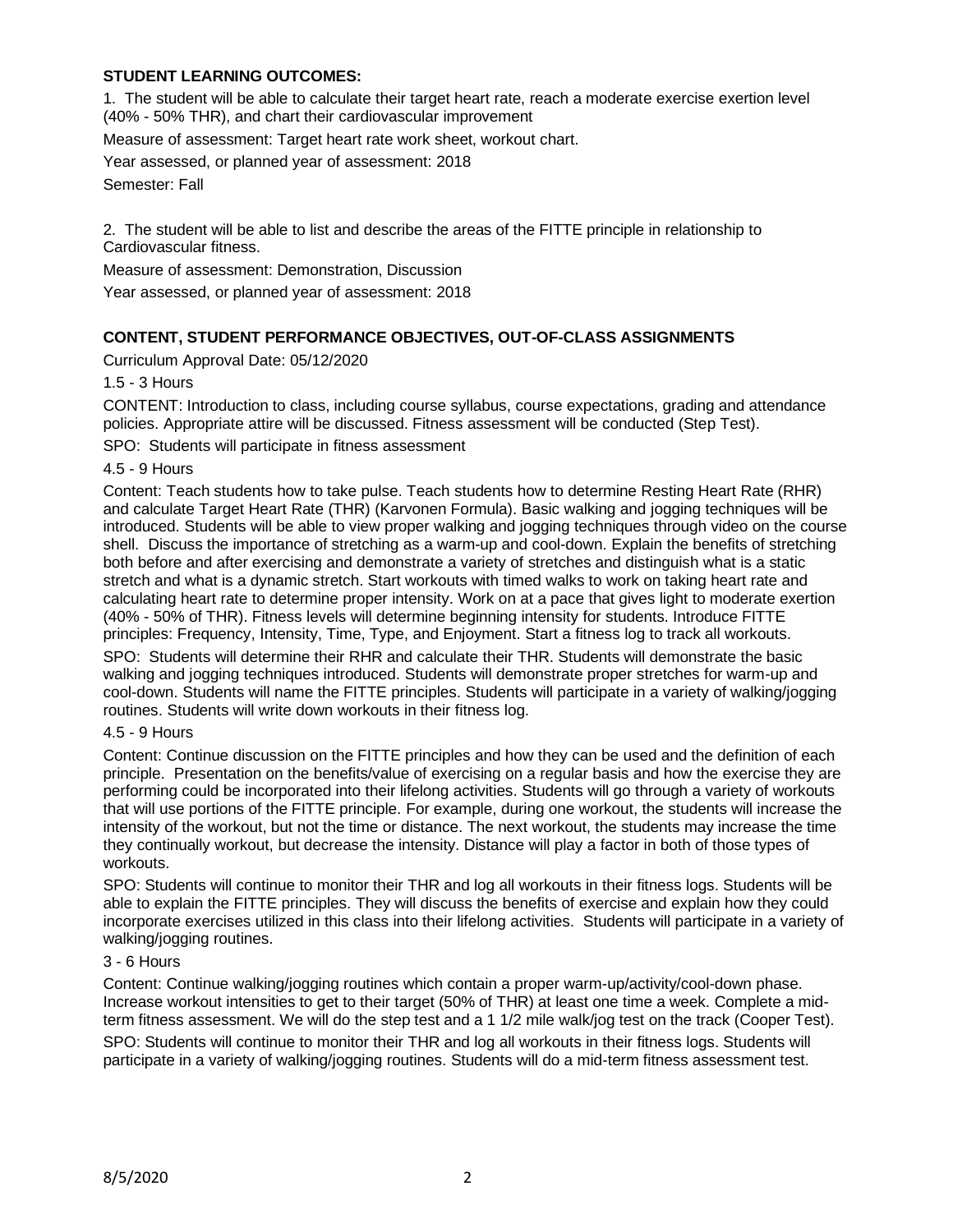## 3 - 6 Hours

Content: Continue walking/jogging routines which contain a proper warm-up/activity/cool-down phase. Increase workout intensities to get to their target (50% of THR) at least twice a week. Workouts will now increase in Intensity, Time and Distance during class.

SPO: Students will continue to monitor their THR and log all workouts in their fitness logs. Students will participate in a variety of walking/jogging routines.

### 3 - 6 Hours

Content: Continue walking/jogging routines which contain a proper warm-up/activity/cool-down phase. Increase workout intensities to get to their target (50% of THR) at least three times a week. Increase all area's of the FITTE principles. Workouts will continue to increase in Intensity, Time and Distance during class. They Type of activities performed in class will also change. Students who were strickly walkers will be asked to start to slow jog in small intervals. Joggers will be asked to increase intensity (pace) in small intervals. Students will be asked to log a 3rd day into their fitness logs. Presentation on the benefits of proper Nutrition (Fats-Carbs-Protien) and the value of proper nutrition can play an important role in everyday overall health.

SPO: Students will continue to monitor their THR and log all workouts in their fitness logs. Students will participate in a variety of walking/jogging routines. Students will discuss the benefits of proper Nutrition and explain how it is important to their everyday overall health.

#### 3 - 6 Hours

Content: Continue walking/jogging routines which contain a proper warm-up/activity/cool-down phase. Increase workout intensities to get to their target (50% of THR) at least four times a week. Increase all area's of the FITTE principles. Workouts will continue to increase in Intensity, Time, Distance, and Type during class. Students will be asked to log a 4th day into their fitness logs.

SPO: Students will continue to monitor their THR and log all workouts in their fitness logs. Students will participate in a variety of walking/jogging routines.

# 3 - 6 Hours

Content: Continue walking/jogging routines which contain a proper warm-up/activity/cool-down phase. Increase workout intensities to get to their target (50% of THR) at least five times a week. Increase all area's of the FITTE principles. Workouts will continue to increase in Intensity, Time, Distance, and Type during class. Students will be asked to log a 5th day into their fitness logs.

SPO: Students will continue to monitor their THR and log all workouts in their fitness logs. Students will participate in a variety of walking/jogging routines.

2 Hours

Content: Final

## **METHODS OF INSTRUCTION:**

Discussion, demonstration, small group interaction

#### **METHODS OF EVALUATION:**

Other methods of evaluation

Percent of total grade: 100.00 %

Evaluation will include written assignments, problem-solving assignments, skill demonstrations, performance examinations and written examinations.

## **REPRESENTATIVE TEXTBOOKS:**

No textbook required.